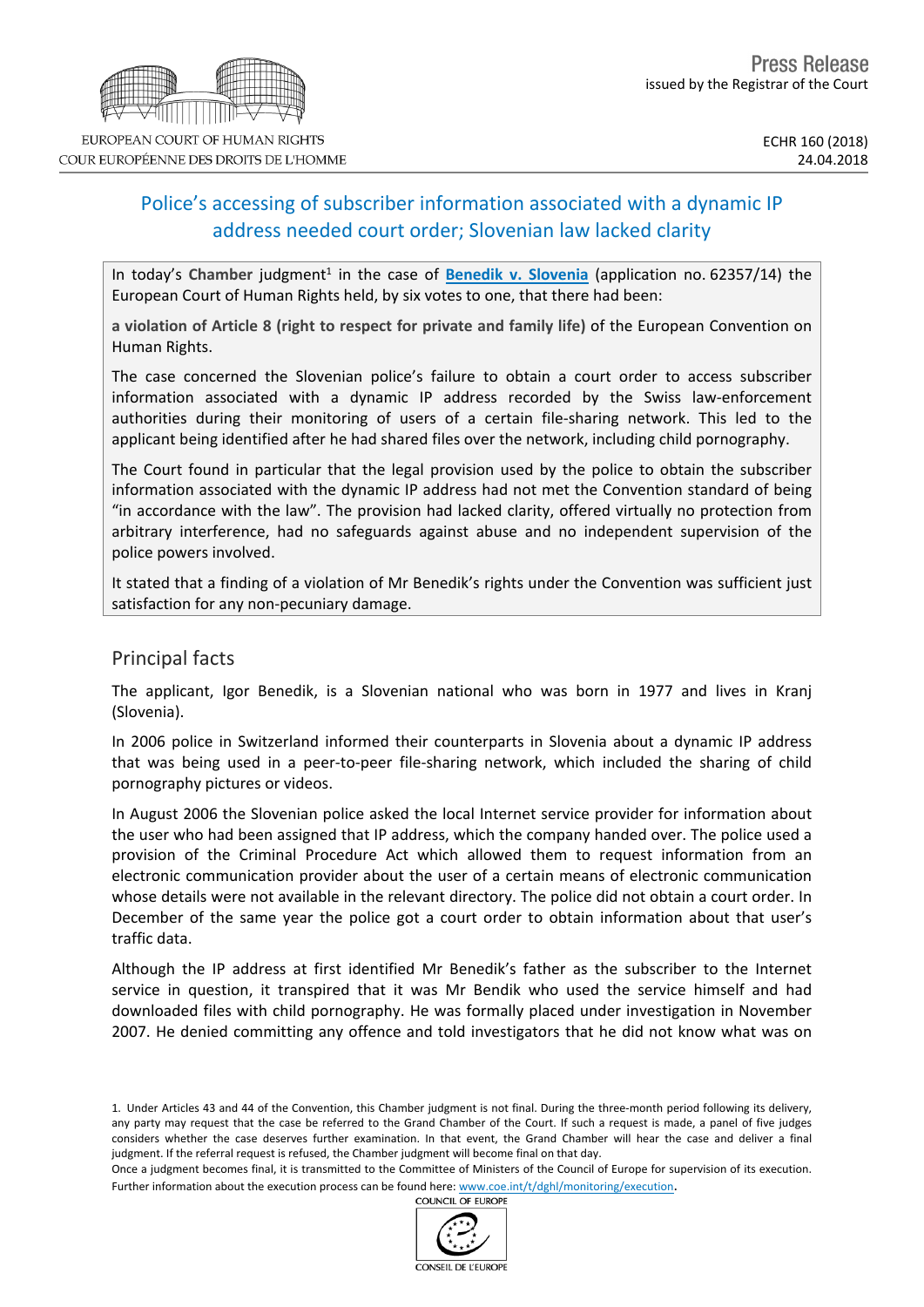the files. He was convicted in December 2008 of the offence of the display, manufacture, possession or distribution of child pornography.

He made unsuccessful appeals to the Ljubljana Higher Court, the Supreme Court and the Constitutional Court. He alleged throughout the domestic proceedings that the evidence about his identity had been obtained unlawfully because the authorities had not had a court order to obtain subscriber information associated with the dynamic IP address in question.

In particular, the Constitutional Court found that such information was in principle protected by constitutional data privacy safeguards but that Mr Benedik had waived his right to protection by revealing his IP address and the content of his communications on the file-sharing network.

# Complaints, procedure and composition of the Court

Relying on Article 8 (right to respect for private and family life), the applicant complained that the police had obtained information about him by accessing data linked to his dynamic IP address in an arbitrary way, without obtaining a court order.

The application was lodged with the European Court of Human Rights on 10 September 2014.

Judgment was given by a Chamber of seven judges, composed as follows:

Ganna **Yudkivska** (Ukraine), *President*, Vincent A. **De Gaetano** (Malta), Faris **Vehabović** (Bosnia and Herzegovina), Carlo **Ranzoni** (Liechtenstein), Georges **Ravarani** (Luxembourg), Marko **Bošnjak** (Slovenia), Péter **Paczolay** (Hungary),

and also Andrea **Tamietti**, *Deputy Section Registrar.*

## Decision of the Court

#### Article 8

The Court first held that Mr Benedik's interest in having his identity with respect to his online activity protected fell within the scope of the notion of "private life" under the Convention.

It went on to assess in particular whether the police's interference with his rights had been "in accordance with the law". That meant that the measure had to have some basis in domestic law; the law had to be accessible; the person affected had to be able to foresee the consequences of his or her actions; and the provision had to be compatible with the rule of law.

The Court found that the provision of the Criminal Procedure Act used by the police to access subscriber information raised no questions as to its accessibility, but it also had to be satisfied that there were sufficient guarantees against abuse.

The provision concerned a request for information on the owner or user of a means of electronic communication, however, it had no rules covering the link between a dynamic IP address and subscriber information. In contrast, other legislation laid down rules on the secrecy and confidentiality of electronic communication. For example, Article 37 of the Constitution required a court order for any interference with the privacy of communication.

It was not the Court's task to say which piece of legislation should have prevailed, but in examining the domestic judgments it highlighted the constitutional finding on Mr Benedik: access to subscriber information based on his IP address had in principle required a court order, but the Constitutional